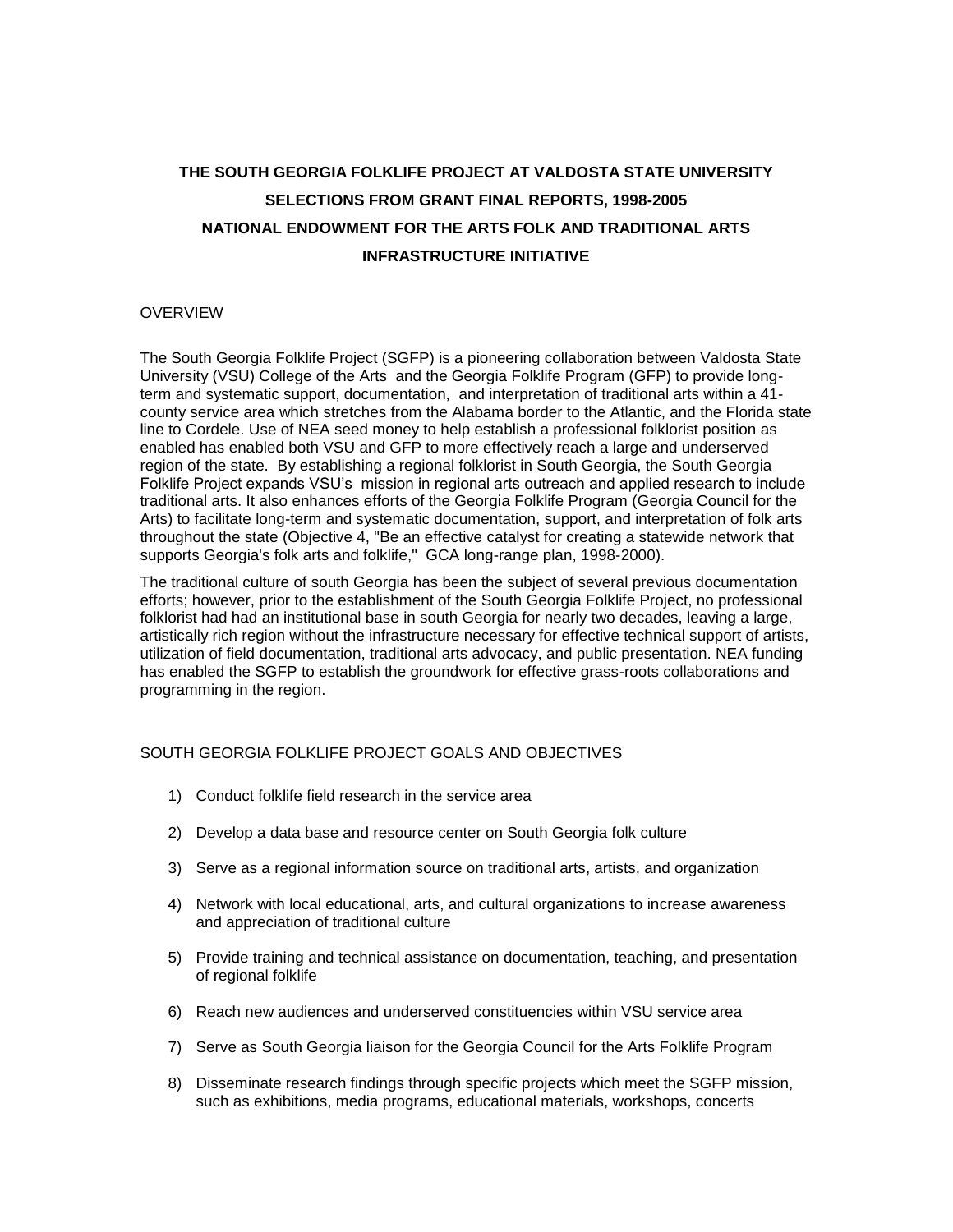- 9) Seek outside funding in support of project objectives
- 10) Provide students with academic courses and fieldwork opportunities involving traditional arts and folklife

## **SOUTH GEORGIA FOLKLIFE PROJECT, 1998-1999 NEA GRANT 98-5500-3109**

Primary project activities included grant writing, field documentation, networking to introduce the SGFP to the local constituency, preliminary development of a needs assessment, university teaching, public presentations, and workshops, and technical assistance to local traditional artists and cultural organizations. A crucial part of publication and audience development was additional distribution of the Wiregrass Ways 13-part radio series to two Florida NPR stations, reaching 33,000 people (initial distribution to Georgia and parts of Alabama took place prior to the the NEA grant period). Crucial to the needs assessment was the successful application to the Georgia Humanities Council to fund nine workshops on the topic of "Exploring Community Heritage." These workshops helped to introduce the SGFP to key cultural workers in the region and better familiarize the project director with traditional arts activities and artists in the region. These workshops reached many of the key players in South Georgia arts and heritage, but did not reach much of a minority audience.

In FY-98-99 the project director addressed NEA Goal #3 (preservation of cultural traditions) by 1) conducting folklore field research covering 23 counties and 2) directing a graduate student independent study project on culture and community in the student's home town of Jakin (Early County). This combined work produced 50 field tapes, 500 photogrpahic images, and supporting field notes and vertical file material. For the time being these original materials are in the possession of the project director; however, discussion is underway with VSU Odum Library Special Collections staff about plans to house the SGFP materials after completion of the new library addition.

A special field survey initiative has been the Okefenokee Traditional Music Survey which documents a distinctive folk region as the first step in a multi-phase cultural conservation strategy. Principal artists identified were Sacred Harp singers David I. Lee, Clarke Lee, Johnny Lee and participants in monthly sings; elder Tollie Lee and members of the Big Creek and New Hope churches for Primitive Baptist hymnody; Judy Drury, Roxie Crawford, Bernice Roddenberry for Okefenokee historic and contemporary music traditions. Traditional artists have been provided copies of field tapes and photos upon request.

Grants:

Raised \$24,822 in FY 98-99 using NEA funds as match; these funds supported a needs assessment and community workshops, fieldwork in the Okefenokee as a basis for a future exhibition, and field equipment purchase

Regional Outreach and Programs:

15 regional heritage presentations and workshops serving 260 people from 15 counties with a grant from the Georgia Humanities Council entitled "Exploring Community Heritage"

Field recordings at community events with mention made of SGFP and VSU, reaching an additional 2000 persons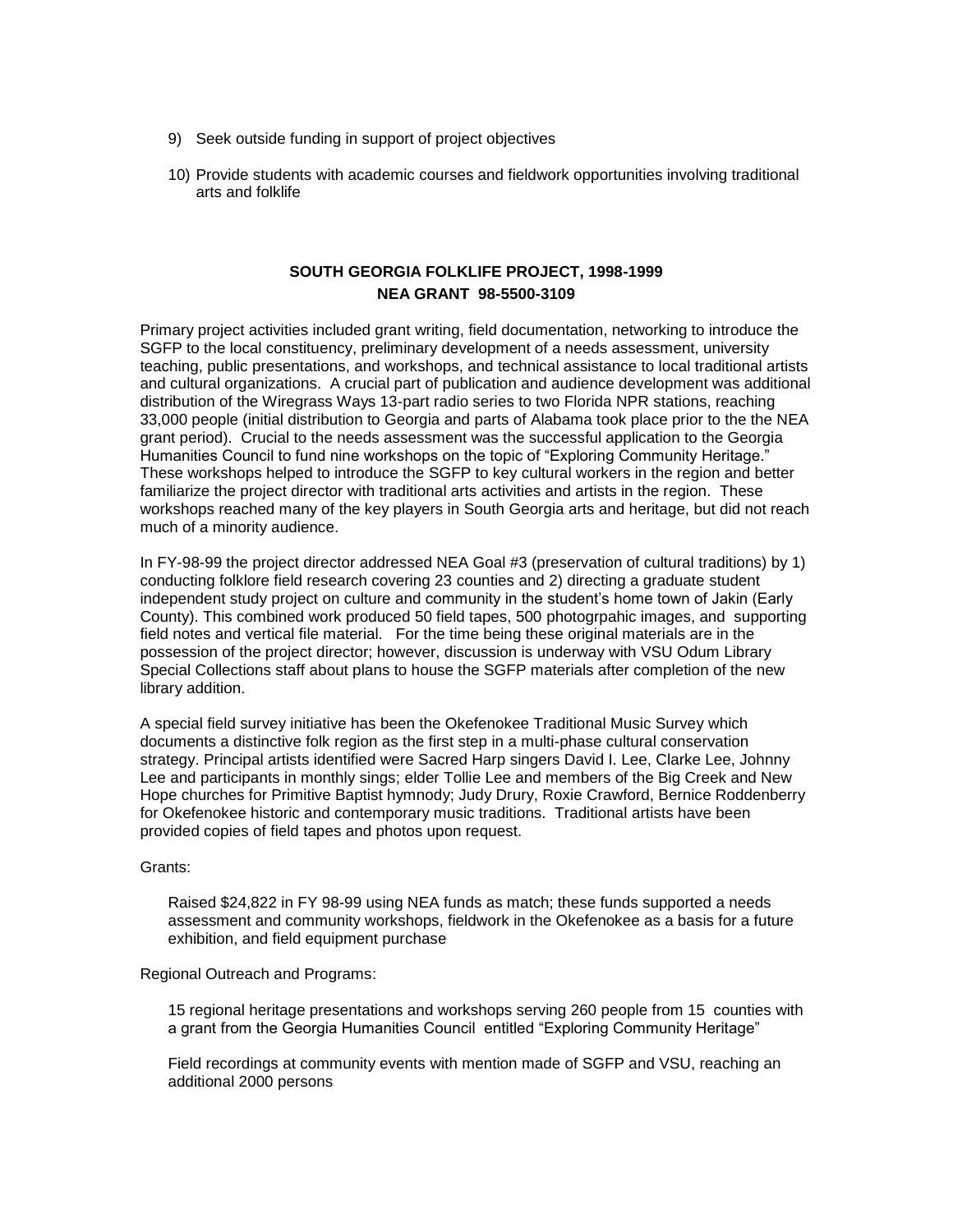□□□□Networking with over 75 community organizations and educators in the region

Distribution of the 13-part Wiregrass Ways radio series to over 66,000 public radio listeners *per single show* in Georgia, Florida, and Alabama

Coverage of activities in a dozen regional newspapers

Technical assistance to over 50 individuals, organizations, and artists

Consultant to Valdosta Symphony's 10th anniversary commission to composer James Oliverio for a new work based on south Georgia traditional music

Consultant and researcher, The Last Harvest, photo exhibit of Lake Apopka, Florida farmworkers, currently touring sites in Florida

Project Director, The Florida Music Train, multicultural curriculum unit prepared for the Florida Heritage Education series

University Teaching and Public Lectures:

Reached over 275 faculty and students on topics which involved traditional arts

Independent study project by English MA candidate Gretchen Geisinger, "On Solomon's Porch: Culture and Community in Jakin" reached an audience of 75 in three public presentations and resulted in original field materials being deposited in the Museum and Library of her hometown (Jakin, Early County)

Selected Comments about the South Georgia Folklife Project:

I have been remiss in not telling you how fascinating your radio programs are. We have enjoyed them a great deal. Thank you for making the programs and thank you for sharing them with us. Lee Bradley, Lowndes County, March 17, 1999

Dr. Sommers has encouraged and supported our efforts to re-introduce this tradition of singing sacred harp to our local school children, to our local college, to local folklife and historical societies, and to the local community at large. She has offered advice and instruction in the methods of such an effort. While I have the fervent desire to protect and nourish our old tradition, I have leaned heavily on Dr. Sommers for the expertise to accomplish it. She has guided me and others among us with her knowledge of folklore and with her dedication to these important tasks. David I. Lee, Brantley County, September 17, 1999

Wonderful evening. Thank you so much. The plans to document the last year of turpentining would be benefit enough from such an evening—but I know there will be more projects to come from you. I'm looking forward to all of them…Christine Tibbits, May 1999, Tift County

Thank you so much for allowing the Colquitt County Arts Center to participate in the South Georgia Folklife Project. It was an instructive workshop that serves our community as a catalyst in the exploration of our traditions. Jane Simpson, Colquitt County, March 25, 1999

I was inspired by the many options and suggestions adaptable to local projects. Gwen Adams, Wilcox County, Feb. 17, 1999

The program was excellent and fueled my desire to document cultural traditions, both at the Okefenokee Heritage Center and personally. Catherine Larkins, Ware County, Feb. 9, 1999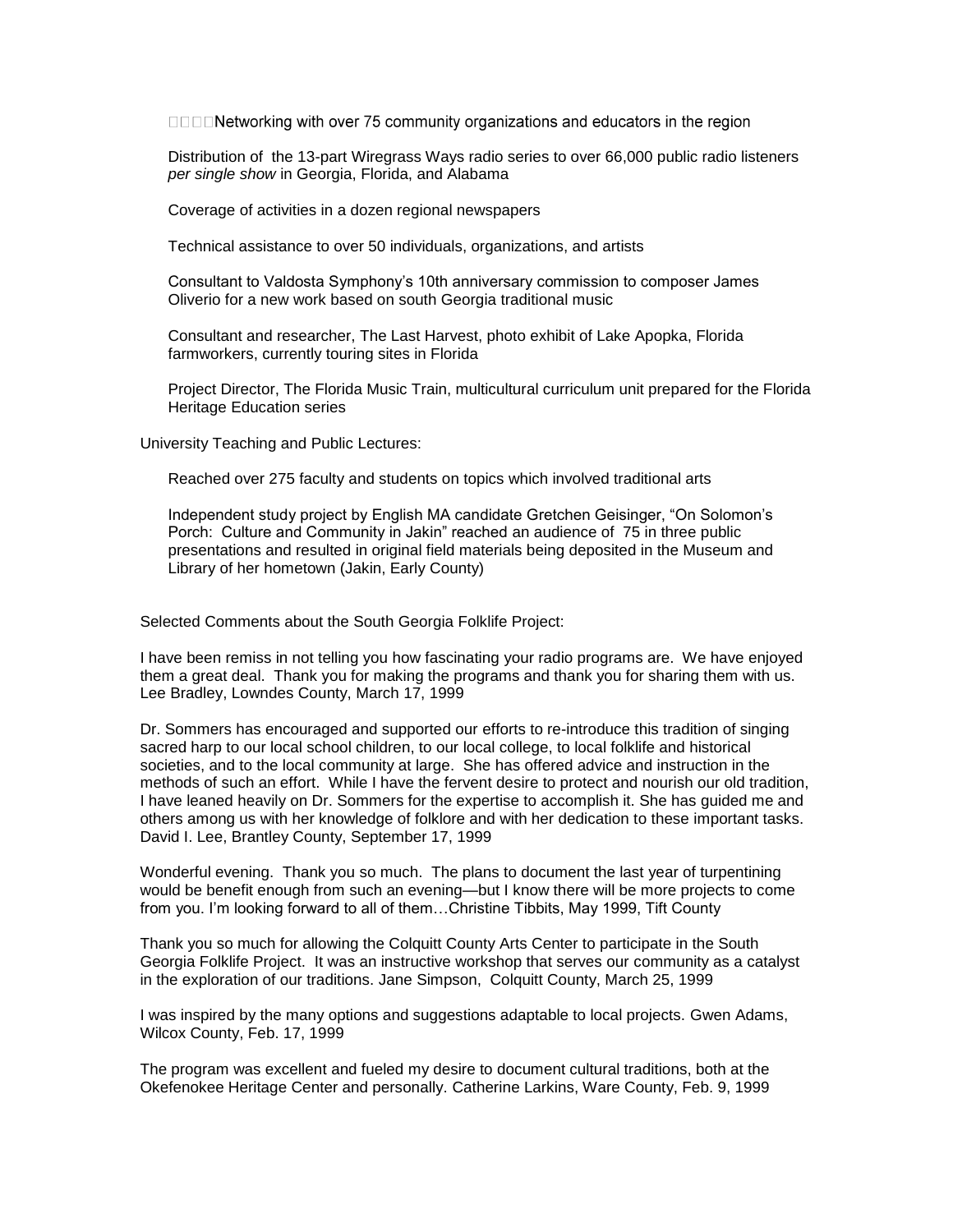It has been my privilege to live in the Okefenokee Swamp region for the past ten years. It is an area especially rich in unique folk music traditions…Imagine our delight when rumors circulated that a qualified folklorist had moved into the area. We were plotting for her to take interest in this project long before she ever contacted us about it. Ann Tweedy, Pierce County, June 25, 1988

Thank you so much for presenting at the Heritage Education Workshop for teachers during the week of June 21-25. Your presentation on South Georgia folklife and traditions was very interesting and it really tied people and traditions to the historic buildings that we studied. James A. Horton, Brooks County, July 9, 1999

#### **SOUTH GEORGIA FOLKLIFE PROJECT, 1999-2000 NEA GRANT 99-5500-3093**

During the 1999-2000 grant year, the South Georgia Folklife Project continued to support traditional arts and artists in the 41-county VSU service area in rural South Georgia. Primary project activities included grant writing, field documentation, networking with local artists and organizations, public presentations, technical assistance to artists and community organizations, and university teaching. During the grant period NEA funds helped to leverage an additional \$19,300 in grant money from the Georgia Humanities Council, the Georgia Folklife Program, and the Valdosta Symphony. These grants funded two future exhibitions—an update of the "Folklife of the Georgia Wiregrass" and a new permanent exhibit for the Okefenokee Heritage Center in Waycross on "Southeast Georgia Sacred Harp." NEA match also helped fund performances by traditional artists as part of South Georgia Heritage Month in Valdosta.

Perhaps the most successful activity of the past year in terms of public education and building infrastructure at VSU and in the local community was the series of activities for South Georgia Heritage Month in February 2000. The events were well attended, had good local press coverage, and generated many positive comments. A highly visible event in the SGFP's host community (as opposed to elsewhere in the service area) has been crucial for stabilization of the project and attracted a cross-section of the community. Heritage Month was a collaboration between the SGFP, African American Studies at VSU, and the Valdosta Symphony Orchestra with funding from the Symphony, various university units, and the Georgia Humanities Council. Major components included the following:

- 1) Five fiddler workshops throughout the month of February with 125 S. Georgia String Project students, featuring Thomasville fiddler Henry Rutland and Valdosta fiddler Bud Zorn
- 2) "Know From Whence Ye Came: Preserving African American Traditions," part of the 2000 African American Studies Lecture Series, featuring the presentation of the ring shout by the McIntosh County Shouters and introductory remarks by Dr. Laurie Sommers, Continuing Education Building Auditorium, Thursday, February 3, 7 p.m. (audience of circa 150; program repeated for a local elementary school)
- 3) South Georgia Heritage: Tunes and Traditions, a special concert featuring fiddling by Henry Rutland with guitarist Paul Massey, sacred harp singing from Hoboken, Georgia, ring shouts by the McIntosh County Shouters, Friday, February 4, First United Methodist Church, Downtown Valdosta, 7 p.m. Sponsored by the Valdosta Symphony Orchestra (audience of circa 300)
- 4) Valdosta Symphony Orchestra, Georgia Heritage Concert. James Plondke, conductor with Ossie Davis, narrator, and James Oliverio, composer. Saturday, February 12, Whitehead Auditorium, 8:15 p.m. Additional performance Sunday, February 13, Waycross Middle School, 700 Central Avenue, Waycross, sponsored by the Okefenokee Heritage Center. Premiere of a new work "Gonna Go Back to Georgia: A Tribute to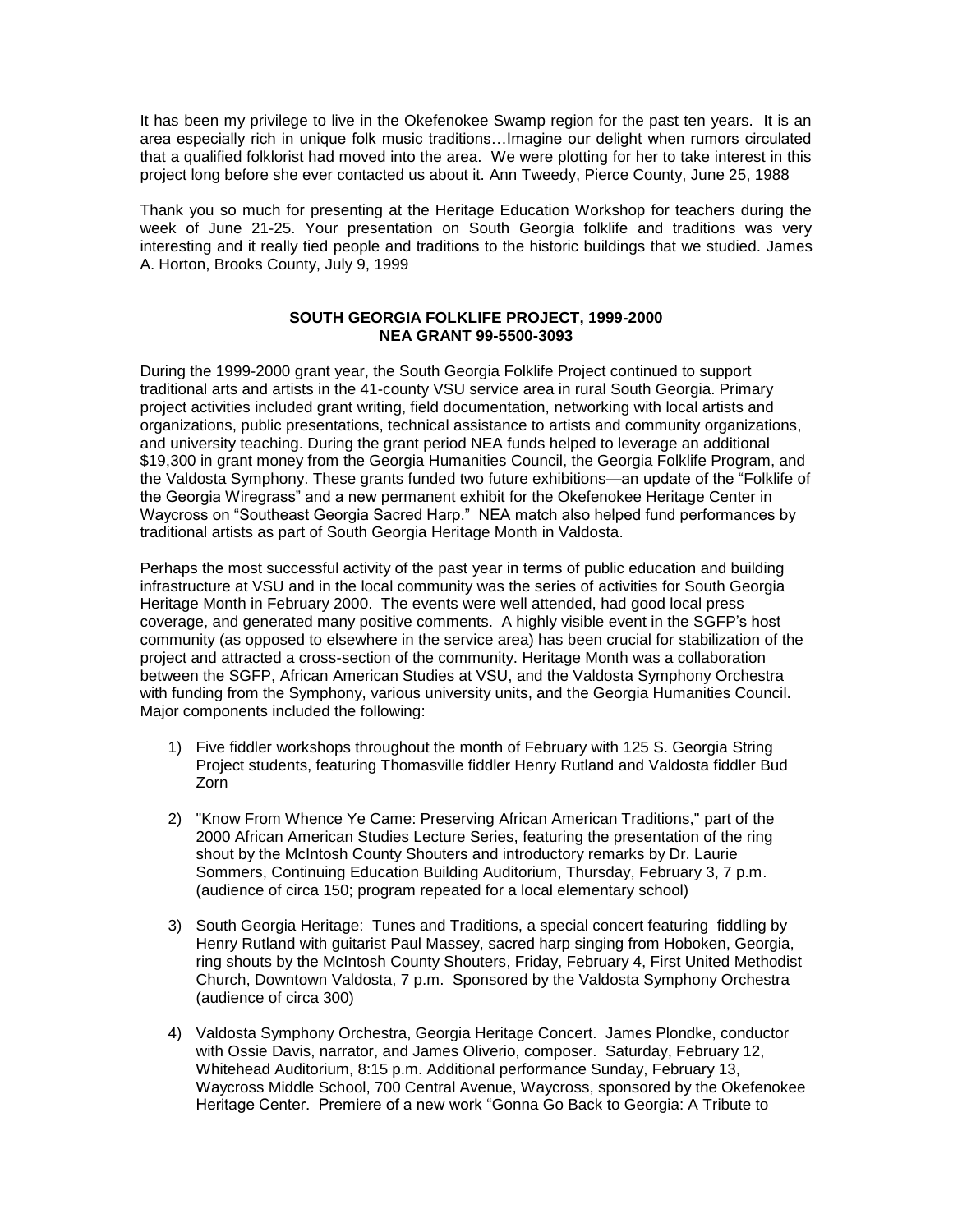South Georgia Folk Music" based on original folk material provided by the South Georgia Folklife Project

Field survey included completion of phase one of the Okefenokee Traditional Music Survey (funded in part by the Lila Wallace Reader's Digest community Folklife Program with NEA match). This project generated several programs and cultural conservation strategies: 1) a Library of Congress Local Legacies project on Southeast Georgia Sacred Harp with David I. Lee of Hoboken; 2) the previously mentioned exhibition application done at the request of local Sacred Harp singers; and 3) consultation on an Okefenokee/South Georgia component for the Florida Folk Festival in White Springs (May 26-28, 2000) with its special theme of "Traditional Wetlands Culture." The festival reached an audience of 20,000 and featured the New Taylor Singers (African American gospel) from Blackshear, fiddler Henry Rutland and guitarist Paul Massey from Thomas County, 50 members of the Hoboken Sacred Harp singing community who sang in memory of their late song leader Silas Lee, the Roddenberry family of Folkston demonstrating Sacred Harp, gospel and palmetto brooms, and walking sticks and tupelo gum bread trays by Ronnie Dale Lee of Waycross. Notable accomplishments in technical assistance include working with the Bainbridge Arts Council on a grant for a Dia de los Muertos altar and Mexican Fiesta in the local schools and community (funded and forthcoming); facilitating a successful Traditional Arts Apprenticeship application for Waycross tatter Myrtie Highsmith and three apprentices, and assisting the Hoboken Sacred Harp community with their cultural conservation and documentation efforts.

The SGFP presented on Folklife and Writing Across the Curriculum a the South Georgia Writing Proiect (VSU) 2000 Summer Institute, initiating an exciting new collaboration in folklore and education. Fifteen educators from Thomas, Tift, Lowndes, Cook, and Colquitt Counties prepared folklife lesson plans to accompany the Folklife of the Georgia Wiregrass exhibition and many are now incorporating folklife into their classrooms. Plans for follow-up grants and activities were generated as a result.

Information about South Georgia traditions was presented via a new web site, two national conferences, program notes and publications, local press coverage, and at invited programs of the Colquitt Historical Society, the Early County Historical Society, and the Coastal Georgia Historical Society.

Anecdotal Information/Human Interest

I attended last Friday night's Tunes and Traditions concert. It was a wonderful experience. Although none of the traditions presented were mine, each one of them touched me deeply. I think there is something in each of us that responds to the shapes and tones of the traditional music, no mater what the particular tradition….I am continually astounded with your ability to find the real roots of South Georgia Folklife. You are doing an excellent job and are to commended for it. (Sarah Bartholomew, 2-27-00).

It (lecture/performance of the McIntosh County Shouters) was the perfect program: I learned something and I was entertained as well. The Shouters are a wonderful group. Thanks for your efforts in bringing them here (Sheri Gravett, 2-4-00).

Just want to remind you once again how much we appreciated the fellowship and singing at Stephen Foster State Park. It was so good of all to come and do something that has love mixed with it. I believe Pa Silas would have loved it all….He mentioned the term Sacred often, with deep feelings… And the Harp for sweetness and Harmony. Can you see now why it was so special to him and all the others too, that loved it? There was a lady came to me after the sing under the tent. Her name was Linda Little of Miami FL. She wished they sang SH in her area, was her first time to hear. Told me she had her father with her that day. She said as…the song was being sung goose bumps ran the course of her frame, and her eyes became watery and weepy, for the words and song brought her family joy and love she hadn't felt in a long time toward her father.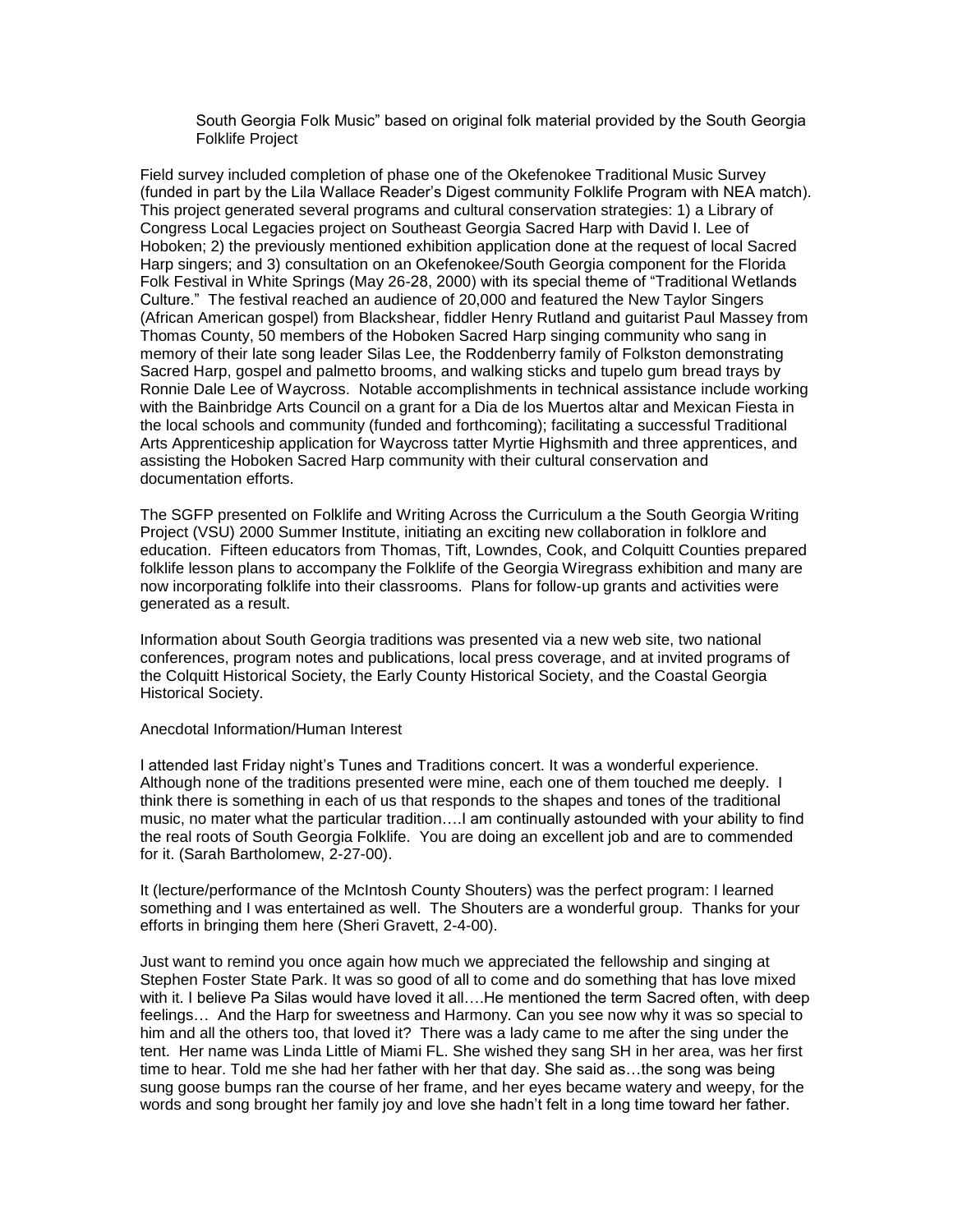Much relief and sweetness when you hear of others being helped by music… (Tollie Lee after Florida Folk Festival singing, 5-29-00).

What a wonderful gift you brought us in Mr. Zorn, the Fiddler! While his fiddling was fantastic, hearing Mr. Zorn speak was a real education and inspiration. The violin students were inspired, by by sheer coincidence the fifth grade students were in the midst of a study of family heritage, and all of his tales fit perfectly with what they were studying (Sue Miller, Lower School Dean, Valwood School, 2-15-00).

### **SOUTH GEORGIA FOLKLIFE PROJECT 2000-2002 NEA GRANT #00-5500-3039**

The South Georgia Folklife Project (SGFP) plays a key infrastructure role in South Georgia, functioning since 1998 as a regional folklore program for 41 predominantly rural underserved counties in the southern third of the state. The SGFP is a collaborative effort of the Valdosta State University (VSU) College of the Arts and the Georgia Folklife Program. The majority of NEA infrastructure funding supports a full-time professional folklorist position for Dr. Laurie Sommers, founder and director of the South Georgia Folklife Project. The grant also funds travel and supplies, much of this for fieldwork and technical assistance. All of the activities of the SGFP--which include research, programming development and implementation, publicity, fundraising, grant administration, and teaching--are done by the director. As one of the few granting organizations that supports folklorist positions such as this, NEA provides additional infrastructure through salary match for other project grants which further benefit artists and communities.

Mission and Project Activities:

- 1) Conduct folklife field research in the service area and develop a data base and resource center on South Georgia folk culture in conjunction with the Georgia Folklife Program and VSU's Odum Library. During this grant period the SGFP added to its growing resource collection of over 1200 photographs, 200 field recordings in various formats, books and other resources on South Georgia folklife, and vertical file material. While Odum Library is under renovation most of these resources are housed in the SGFP offices and are not yet publicly accessible. Additional staff is needed to fully computerize and maintain the collections.
- 2) Serve as a regional information source on traditional arts, artists, and organizations; network with local educational, arts, and cultural organizations to increase awareness and appreciation of traditional culture. During this grant period the SGFP worked with over 300 South Georgia traditional artists and 18 schools, libraries, arts councils, and local museums to provide training, programming and technical assistance on documentation, teaching, and presentation of regional folklife. A major new initiative during this funding cycle involved folklore and education. The SGFP website (www.valdosta.edu/music/SGFP) is another tool for providing information.
- 3) Reach new audiences and underserved constituencies. The SGFP allows both VSU and the Georgia Council for the Arts to maintain an active presence in a rural region of the state that would otherwise have little or no traditional arts programming. Programming, technical assistance, and fieldwork during the grant period reached approximately 11,850 constituents in 20 of the 41 counties of the service area. (These figures do not include web site users.) See 5) below for discussion of specific programs. SGFP programs and fieldwork during the funding cycle highlighted the traditional arts of African American,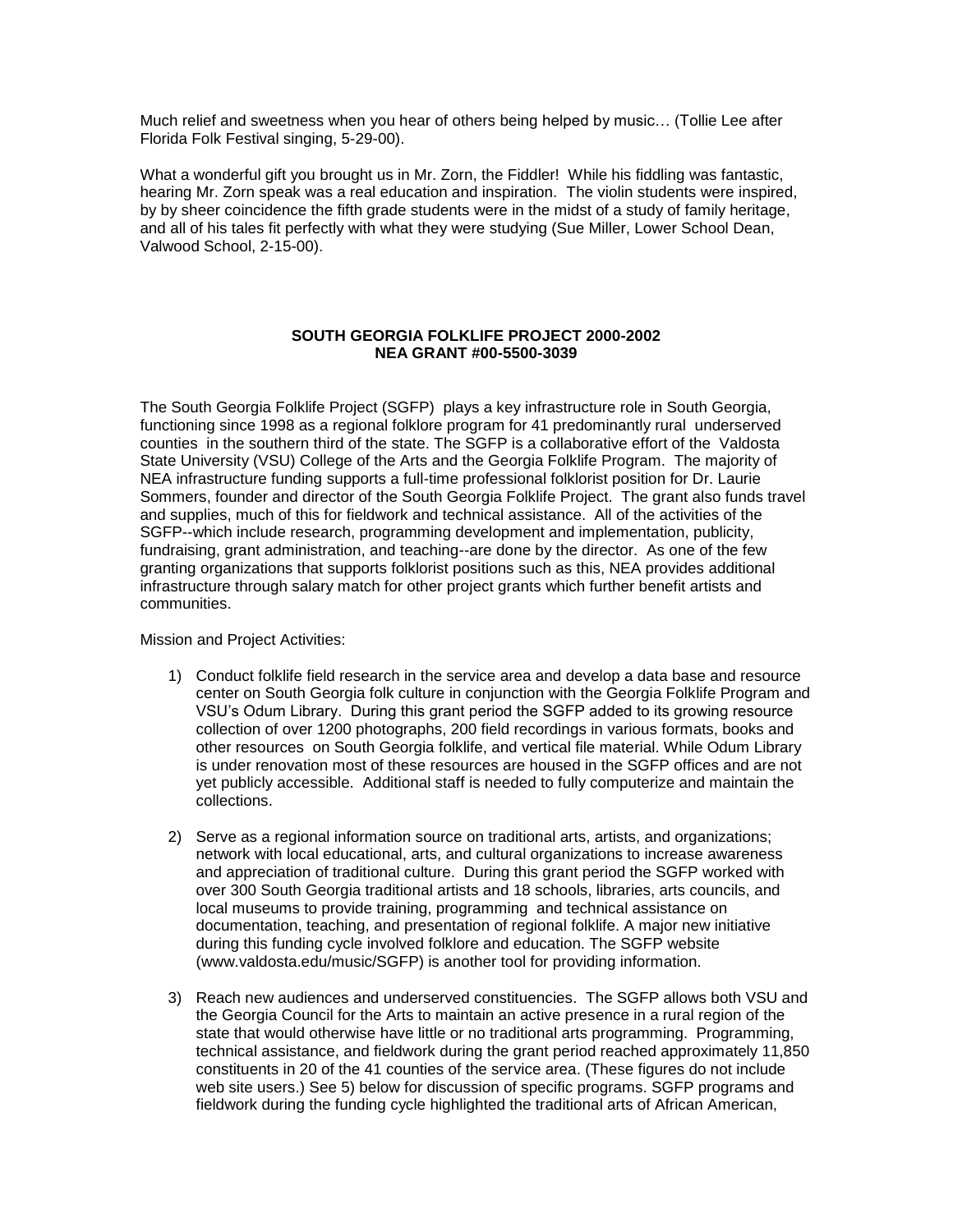Latino, Cherokee, Asian, and working class southern white tradition bearers throughout South Georgia, groups not typically featured in area arts programming.

- 4) Seek outside funding in support of project objectives. During the grant period, the SGFP raised or spent \$46,500 in additional cash awards (plus match) to fund the research and development of two exhibits, related programming, and a major folklife in education initiative.
- 5) Disseminate research findings through specific projects which meet the SGFP mission, such as exhibitions, media programs, educational materials, workshops, and concerts. Major initiatives included the following:

The Folklife of the Georgia Wiregrass traveling exhibition which has currently toured to seven South Georgia communities, with opening receptions featuring local traditional musicians; an NEA Access grant is funding a lightweight duplicate of this exhibit so that it can reach small rural communities which lack formal exhibit spaces. The exhibit consists of photo/text panels which interpret the traditional agricultural, religious, and community arts of the Wiregrass region of South Georgia (1920s-present), highlighting local customs such as cane grinding, tobacco auctions, foodways, quilting, gospel music and singing conventions, traditional watercraft, and hunting.

Let Us Sing: Southeast Georgia Sacred Harp (with the Okefenokee Heritage Center and song leader David I. Lee, co-curators), a permanent exhibition with video at the Okefenokee Heritage Center in Waycross funded by Georgia Folklife Program and part of ongoing technical assistance of the SGFP to local sacred harp singers.

Folkwriting: Lessons on Place, Heritage, and Tradition for Georgia Educators (with Diane Howard of the VSU English Dept. and educators from Cook County Schools), a workbook funded by the Georgia Humanities Council designed to enhance writing skills across levels and connect students with their community traditions by using folklife as the subject matter. Student work was presented to the community in January 2002 at a gala Celebrating Cook County event which also featured the local opening of the Folklife of the Georgia Wiregrass exhibit and a special tribute to Cook County fiddlers.

Collaboration on conferences and concerts, including the VSU English Department's Georgia Humanities Council-funded mini-conference "Understanding Place," held in October 2000, and the VSU African American Studies 2001 Lecture Series which featured a performance by the Freedom Singers of Albany, Georgia.

6) Provide VSU students with academic courses and fieldwork opportunities involving traditional arts and folklife. During the grant period the SGFP director revised her Multicultural America class, taught an independent study on Introduction to Ethnomusicology which resulted in a fieldwork project on a local Latino dance hall, taught Beyond the Melting Pot for Learning in Retirement, and developed a new course at the request of the Music Department, World Music Cultures.

Involvement of Key Artists and Partnering Organizations

Artists: David Lee and Southeast Georgia Sacred Harp Singing Community: video and audio documentation as part of requested technical assistance and a future planned video documentary; completion of the Let Us Sing exhibition at community's request (co-curated by David Lee). Artists featured at special events: Henry Rutland, fiddle, and Paul Massey, guitar, Thomasville, Bluegrass Boys, Cordele, Johnson Two, Valdosta, and New Taylor Singers, Blackshear (featured at exhibit openings of the Folklife of the Georgia Wiregrass); Freedom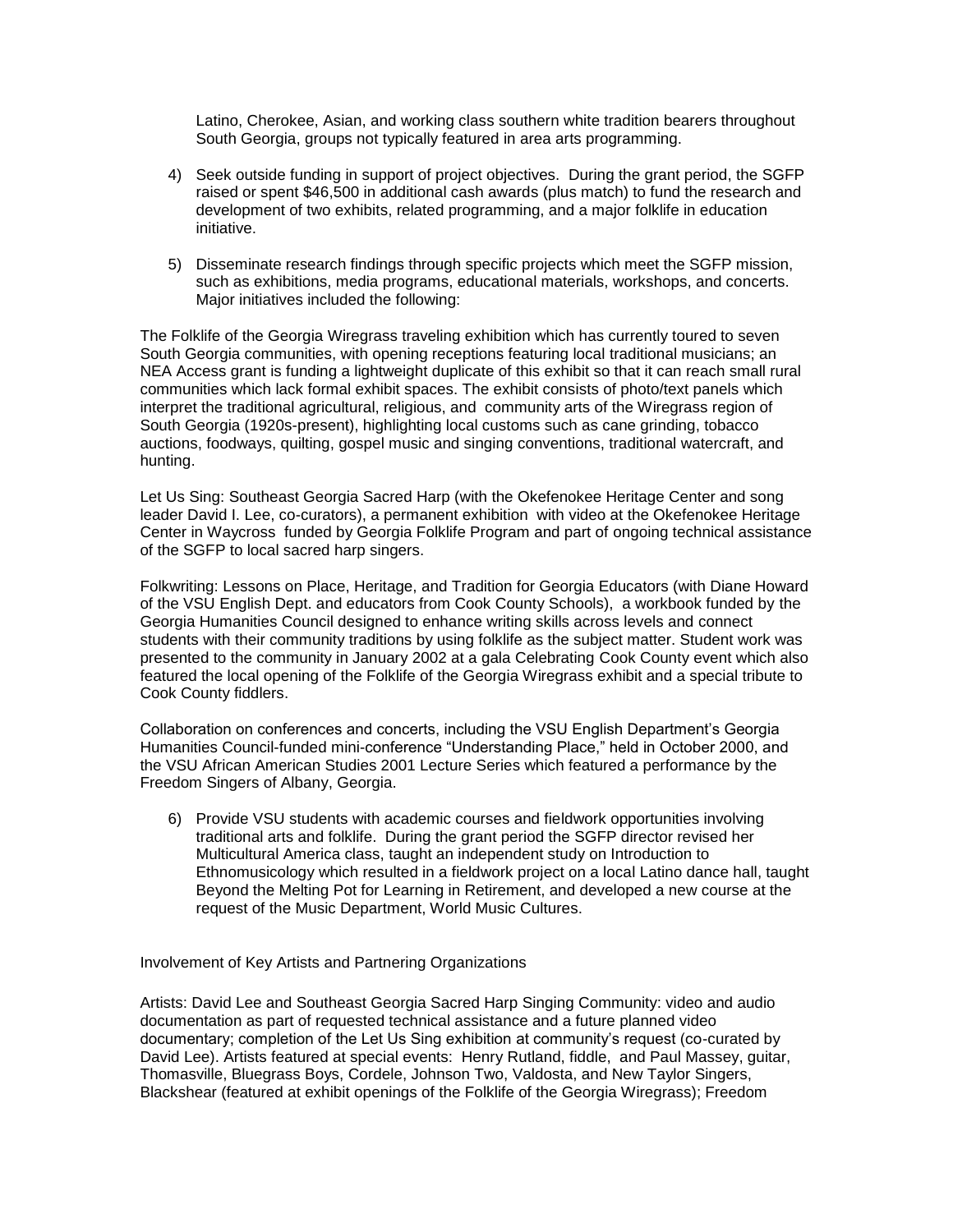Singers of Albany, African American gospel and political songs, (featured in performance at the African American Studies Lecture Series, sponsored by SGFP).

Major Partnering Organizations: Cook County Schools was the major partner in designing and piloting the Folkwriting folklife in education project; Okefenokee Heritage Center, Waycross, host for the Folklife of the Georgia Wiregrass exhibit, and partner in the Let Us Sing exhibit, the first permanent exhibit on local traditional arts and now a model for future new exhibits; Bryant-Lang Historical Library, Woodbine; workshops on community documentation and oral interviews; Bainbridge Arts Council: technical assistance on Georgia Folklife Program grants for a Día de los Muertos Ofrenda (Nov. 2000), and the Bainbridge Suckerfish Festival (Jan. 2002); Three Rivers Regional Library System, Brunswick and vicinity: public programs on folklife; Fitzgerald-Ben Hill Arts Council, Fitzgerald; Lowndes County Historical Society, Valdosta; Crisp Area Arts Alliance, Cordele; Museum of Southern Cultures/Swamp Gravy, Colquitt, Jimmy Carter Birthplace National Historic Site, Plains: host sites for the Folklife of the Georgia Wiregrass exhibit; Southern Arts Federation: traditional arts advisory board; Florida Folklife Program: Music of the Sunshine State radio series and the Florida Music curriculum unit consultant; panelist for Traditional Arts Apprenticeship grants.

#### Impact

A folklorist based in South Georgia enhances public knowledge and understanding of folk arts, increases public access to traditional arts, facilitates presentation and preservation of tradiitonal arts in the region, and enhances the cultural life of the region by highlighting community-based art forms. Specifically, the project strengthened infrastructure by providing a regional folklorist to assist Georgia Folklife Program (Georgia Council for the Arts) in fulfillment of its mission in the southern third of the state. Especially during this current period, when the state folklorist position has been vacant since June of 2001 (and remains frozen as of this writing), a regional position such as this is vital to continuity and continued service to artists. The SGFP director has been one of the few folklorists consistently doing fieldwork in the state, highlighting such traditions as tatting, African American sign painting, woodcarving, African American gospel singing, traditional fiddling, Flint River fishing traditions (including narratives, watercraft, swamp gravy, and fishnet making), Primitive Baptist hymn singing and river baptisms, sacred harp, and narratives and occupational folklife of turpentine workers. The Folklife of the Georgia Wiregrass exhibit and programming was provided at little cost to host organizations. It is the only such exhibit touring the region and has been an important tool in increasing understanding of traditional arts of the Wiregrass region. The *Folkwriting* project and workbook is the first comprehensive folklife and education project geared to Georgia quality core curriculum standards and will give educators and students valuable tools for incorporating oral interviews, community documentation, creative writing and other forms of writing into the classroom. The workbook deals with such topics as calendar customs, foodways, games, family stories, names, and music.

Through support of a folklore specialist, VSU is able to include traditional arts within its mission of regional arts outreach and applied research. It currently the only public institution in the state with a full-time public folklorist and ethnomusicologist devoted to regional culture and traditional arts. No other program in the College of the Arts has conducted activities in 20 counties in the service area. These accomplishments have positioned VSU as a state and regional leader in traditional arts and folklife. Financial impact of the SGFP on VSU has been substantial: the SGFP brought \$95,750 in outside grants, matched by \$27, 500 in non-VSU outside match. In FY 02, the SGFP accounted for 58% of outside grants to the College of the Arts.

Anecdotal Information or "Human Interest" Stories About the Project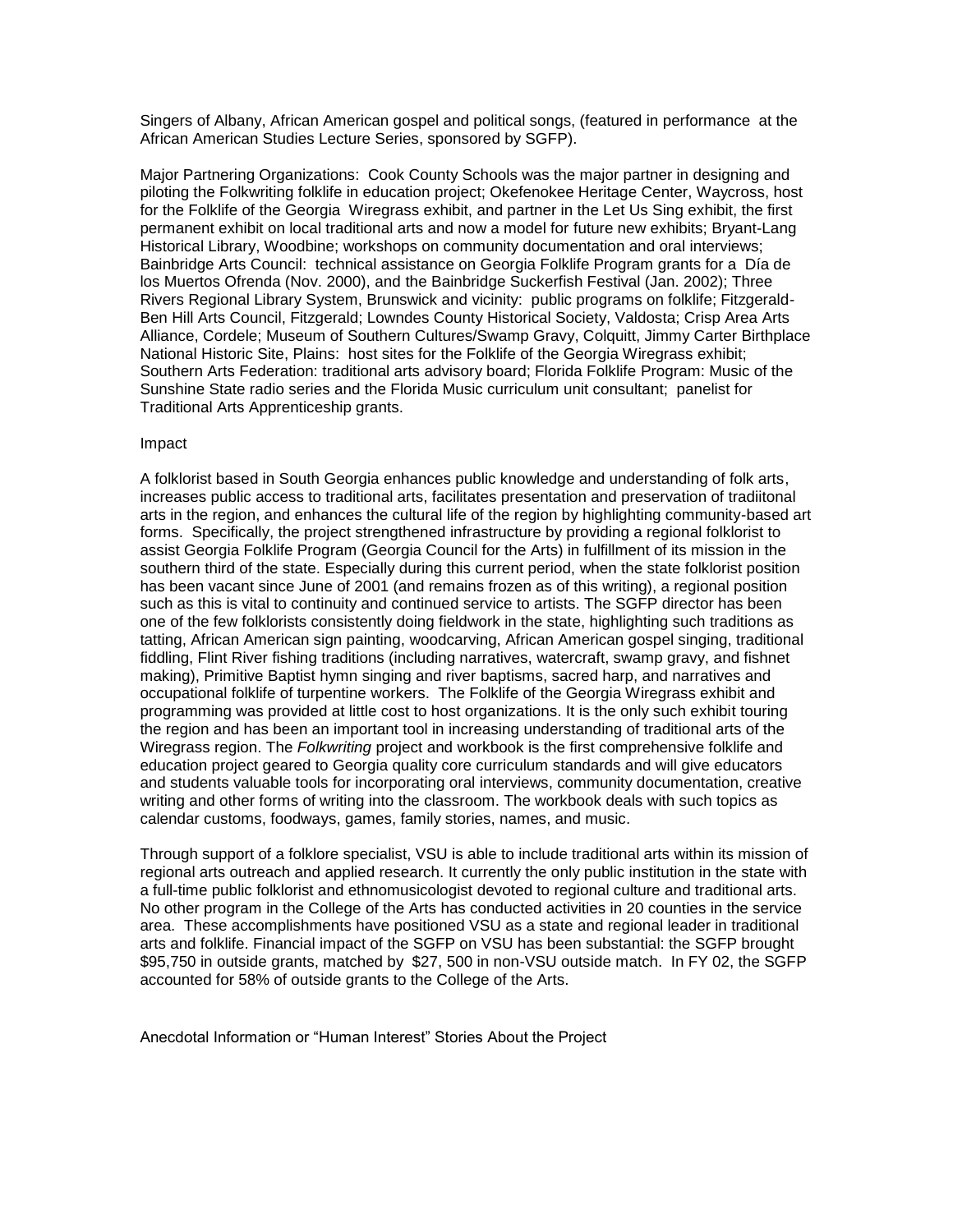"I am struck by how amazing this all is. Thanks to you we now have a beautiful display in the cultural center for Waycross." David Lee, sacred harp song leader, Hoboken, GA, November 9, 2001

"Laurie introduced Mama to the GCA Traditional Arts Apprenticeship Program while providing technical assistance to artists in the region. My mother has since taught three years of tatting to apprentices including my sister and I, who are certified teachers now. My sister has taught her daughter and several of her neighbors and friends. We love it. As the new museum Coordinator of Programming and Exhibits at the Okefenokee Heritage Center, I was proud to have my first 2001 gallery exhibition, 'Tatted Treasures' with over 100 pieces of tatting created by my mother and the 14 student apprentices." Tina Rowell, Waycross, September 25, 2002

"Because I am a life-long resident of South Georgia, and served 23 years as director of the Arts Experiment Station at Abraham Baldwin College, I am extremely supportive of Dr. Sommers' work from both a personal and professional perspective. The enthusiasm, commitment, and professionalism she brings to workshops and presentations lend them a rare authenticity, and often inspire local people to explore and celebrate traditions in their own communities." Syd Blackmarr, Tifton, September 27, 2001.

#### **SOUTH GEORGIA FOLKLIFE PROJECT, 2002-2003 NEA GRANT 02-5500-3087**

- 1) Conduct folklife field research in the service area and develop a data base and resource center on South Georgia folk culture in conjunction with the Georgia Folklife Program and VSU's Odum Library.
- 2) Serve as a regional information source on traditional arts, artists, and organizations; network with local educational, arts, and cultural organizations to increase awareness and appreciation of traditional culture. During this grant period the SGFP worked with over 300 South Georgia traditional artists, 1800 K-12 students, and 9 schools, libraries, municipalities, and local museums. The SGFP website (www.valdosta.edu/music/SGFP) is another tool for providing information.
- 3) Reach new audiences and underserved constituencies. Programming, technical assistance, and fieldwork during the grant period reached approximately 29,800 constituents in 15 of the 41 counties of the service area. (These figures do not include web site users.) SGFP programs and fieldwork during the funding cycle highlighted the traditional arts of underserved African American, Latino, and working class southern white tradition bearers throughout South Georgia.
- 4) Disseminate research findings through specific projects which meet the SGFP mission, such as exhibitions, media programs, educational materials, workshops, and concerts. Major initiatives included the following (major partner organizations are underlined):

*Folklife of Wiregrass Georgia Traveling Exhibition*: continued its touring schedule, visiting 7 South Georgia locations and working with the following partner organizations: The Jimmy Carter Birthplace NHS Visitors Center, Plains, June 1 to November 30, 2002; Valdosta State University Fine Arts Building, January 6 to 23, 2003, Valdosta; Homerville Municipal Complex (City of Homerville and Huxford Genealogical Society), February 3 to March 3, 2003; Roddenberry Memorial Library, Cairo, March 5 to April 20, 2003; Georgia Southwestern State University, Americus, April 21 to May 9, 2003; Southwest Georgia Regional Library, Bainbridge, May 9 to June 25, 2003; Bryant Lang Historical Library, Woodbine, July 1 to August 29, 2003, with opening receptions featuring local traditional musicians. The exhibit consists of photo/text panels which interpret the traditional agricultural, religious, and community arts of the Wiregrass region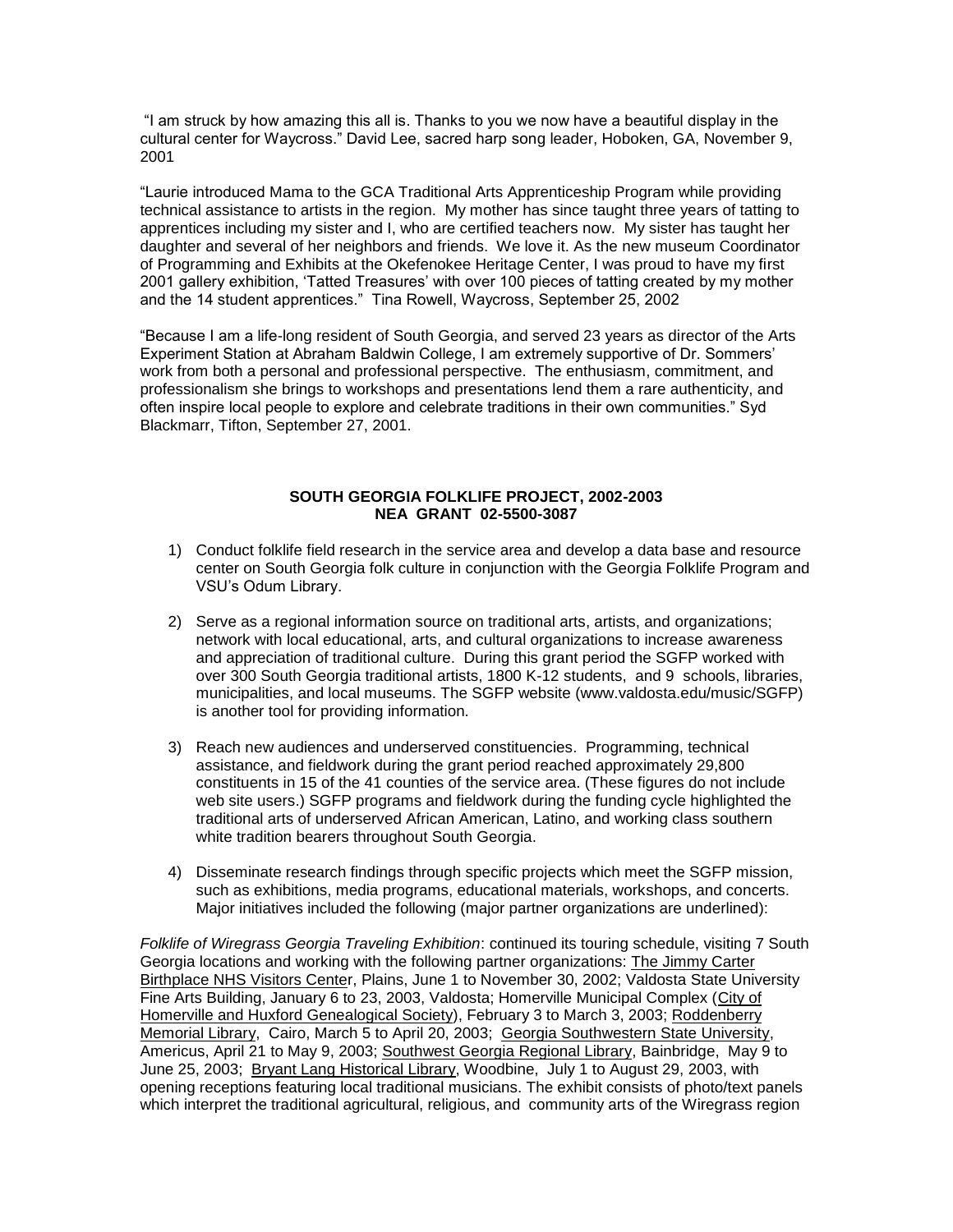of South Georgia (1920s-present), highlighting local customs such as cane grinding, tobacco auctions, foodways, quilting, gospel music and singing conventions, traditional watercraft, and hunting. It is continuing to tour the region.

*Folkwriting: Lessons on Place, Heritage, and Tradition for Georgia Educators* (with Diane Howard of the VSU English Dept. and educators from Cook County Schools), a workbook funded by the Georgia Humanities Council designed to enhance writing skills across levels and connect students with their community traditions by using folklife as the subject matter. This project was used at Gainesville Middle School in 2002-03 as the North Georgia site for Folkwriting. The project was also featured as part of a folklife and writing workshop at the National Council for Teacher's of English meeting in Atlanta, November 26, 2002. During 2002-03 the SGFP worked on revising the website and securing permissions to increase access by putting Folkwriting on the Web. This was not yet completed at the end of this grant period.

*The Last Harvest traveling exhibit and programs for Hispanic Heritage Month* featured a series of public programs to increase awareness of the traditions of Mexican-origin farmworkers in South Georgia. These events were co-sponsored with the Department of Modern and Classical Languages at VSU and funded by a grant from the Georgia Humanities Council and the Southern Arts Federation. They included display of the Florida Humanities Council traveling exhibit *The Last Harvest* with new panels created to show the South Georgia connection (Sept. 23-Oct. 31, 2002) and a series of four related public programs on music, customs, and occupational folklife.

*Collaboration on conferences and concerts*, including the VSU African American Studies 2003 Lecture Series which featured a performance by the Georgia Sea Island Singers on the VSU campus and for 500 K-3<sup>rd</sup> graders at Lomax-Pinevale Elementary in Valdosta.

5) Provide VSU students with academic courses and fieldwork opportunities involving traditional arts and folklife. During the grant period the SGFP director, taught an independent study on African American Religious Music Traditions (Spring, 2003) which resulted in a fieldwork project on black 7-shape singing traditions in Randolph County, and taught two sections of World Music Cultures for the Music Department.

#### Involvement of Key Artists

David Lee and Southeast Georgia Sacred Harp Singing Community: video and audio documentation as part of requested technical assistance and a future planned video documentary. Artists featured at Folklife of Wiregrass Georgia opening receptions: Henry Rutland, fiddle, and Paul Massey, guitar, Thomasville; Jerry Murkerson Bluegrass Band, Bainbridge; South Georgia Grass, Thomas and Grady Counties; Gayle Grimsley of Colquitt, (African American lined hymns); Freedom Singers of Albany, African American gospel and political songs. Other special events: Georgia Sea Island Singers, Brunswick (featured in performance at the African American Studies Lecture Series and at Lomax- Pinevale Elementary, Valdosta, sponsored by SGFP), Los Bandits (Tex Mex music), Kalamazoo, MI (Hispanic Heritage Month program).

Impact: Through support of a folklore specialist, VSU is able to include traditional arts within its mission of regional arts outreach and applied research. It currently the only public institution in the state with a full-time public folklorist and ethnomusicologist devoted to regional culture and traditional arts. The Folklife of the Georgia Wiregrass exhibit was provided at little to no cost to host organizations. It is the only such exhibit touring the region and has been an important tool in increasing understanding of traditional arts of the Wiregrass region. The *Folkwriting* project and workbook is the first comprehensive folklife and education project geared to Georgia quality core curriculum standards. Once the website is up in late 2003 and the program can be actively marketed, this will be an important accessible resource for folk arts in education. The SGFP has consistently been a voice for underserved and under-recognized constituencies in the region.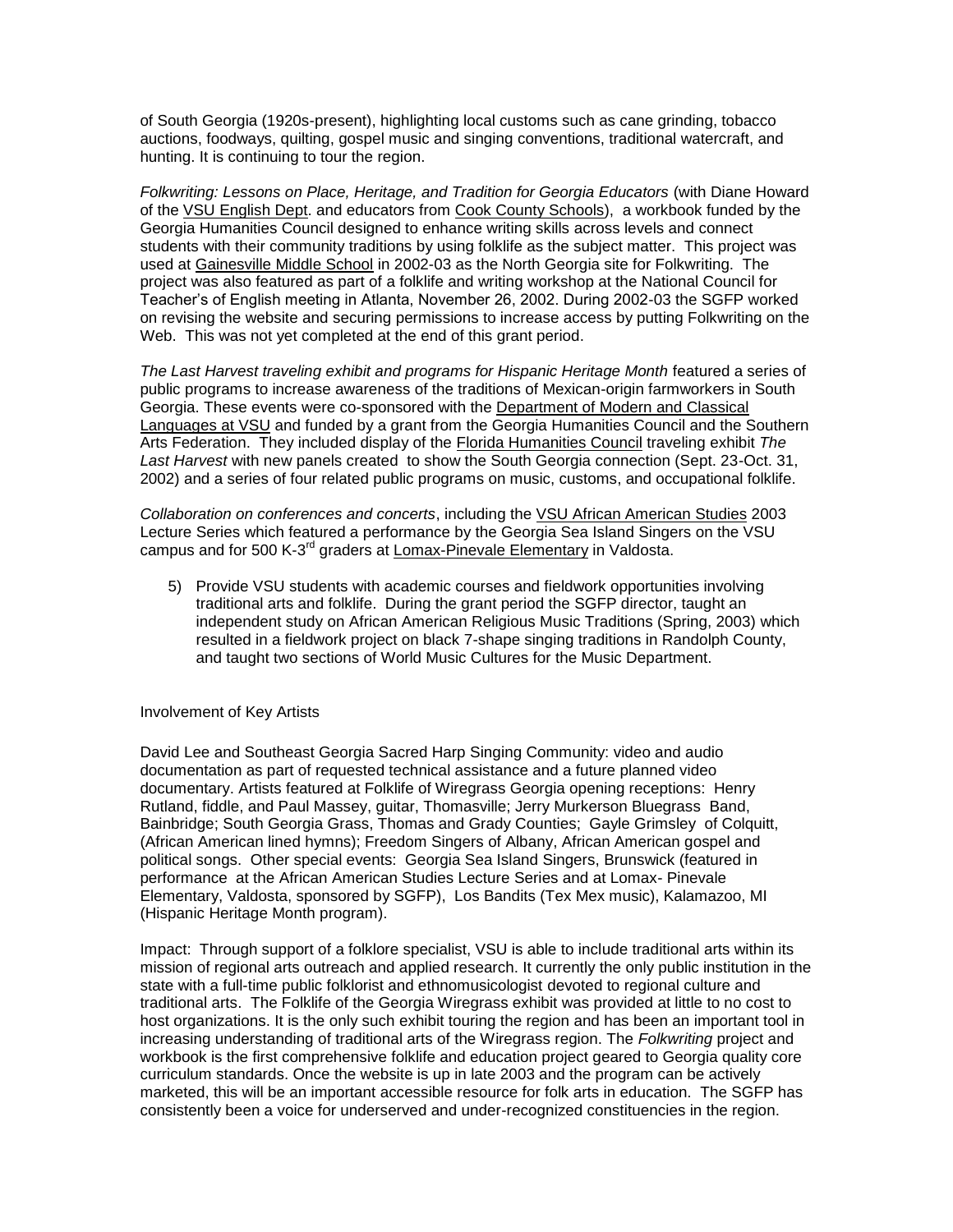During the grant period SGFP brought \$63,500 in additional funds to VSU. In FY 02-03 the SGFP accounted for 58% of grants to the College of the Arts. No other program in the College of the Arts has conducted activities in 15 counties in the service area.

Anecdotal Information or "Human Interest" Stories About the Project "Being a public library in a small rural community carries an added responsibility of providing quality cultural enrichment for the residents. Thank you for helping us achieve that goal by making this outstanding collection of photographs available to the people of southwest Georgia." Susan Ralph, Southwest GA Regional Library, Bainbridge, May 20, 2003 (on the Folklife of Wiregrass Georgia exhibit)

#### **SOUTH GEORGIA FOLKLIFE PROJECT 2003-2005 NEA GRANT VALDOSTA STATE UNIVERSITY 03-5500-3095**

1) What activities did the grant support and what did the project accomplish?

The South Georgia Folklife Project (for the period August 15, 2003 through June 30, 2005) conducted the following activities: 1) teaching two courses per year with folklife material, including courses which generated valuable primary research for the South Georgia Folklife Collection; 2) exhibitions, including the final stages of travel of the Folklife of the Georgia Wiregrass exhibit to Woodbine, Folkston, Valdosta, and Adel, (note: this exhibition is now on permanent display in VSU's Odum Library); and completion of the Legacy of Harley Langdale, Jr. exhibit for the VSU School of Business (turpentining); 3) on-line access of "Folkwriting" FAI curriculum [\(www.valdosta.edu/folkwriting\)](http://www.valdosta.edu/folkwriting) and conference/community presentations on same; 4) The Faces of the Piney Woods Occupational Folklife of Turpentiners documentation project with funding match from the GA Folklife Program, student internship, and website development of project findings [\(www.valdosta.edu/turpentine\)](http://www.valdosta.edu/turpentine); 5) Valdosta concerts of traditional artists, including Ballads and Breakdowns (November 13, 2003) and Hymns and Hoedowns (April 7, 2005); (6) Collection development, including development of ACCESS Data base template, data processing, and TAG residency on sound digitization and Adobe Audition sound editing; 7) fieldwork for the Changing Sounds of South Georgia radio series and production of 12 programs aired on Georgia Public Radio (discussed in more depth in the final report for NEA grant 03-5500- 1029); 8) conference presentations on SGFP projects; (9) service to the field including Society for Ethnomusicology Southeast and Caribbean Chapter Sec/Treasurer (03-04), and President (04-05), Southern Arts Foundation Latino Initiative, Georgia Council for the Arts and Florida Folklife Program grant panelist; 11) Preserving Southeast Georgia Sacred Harp project, including digitization of historic family recordings, 12) Technical assistance to traditional artists and organizations.

Since VSU ceased support of the SGFP as of June 30, 2005--due to budget cuts--project director Sommers worked with VSU Archives during a 6 month extension period to turn a working collection into an archival collection so there will be a lasting presence of the SGFP at VSU. This work is being continued with funding from the Georgia Council for the Arts Folklife Program.

2) Were you able to carry out approved project activities? If not, please explain.

For the most part, approved project activities were carried out. However, beginning in September 2004, VSU made the decision not to continue its support for the project. This meant that efforts became focused on wrapping up existing projects and networking with VSU Archives to ensure the long-term preservation and access of the SGFP collection. Technical assistance and outreach activities were accordingly curtailed.

Since Georgia had no state folklorist for most of the grant period, planned networking with GCA was limited. The SGFP did maintain a viable public folklore program in the southern third of